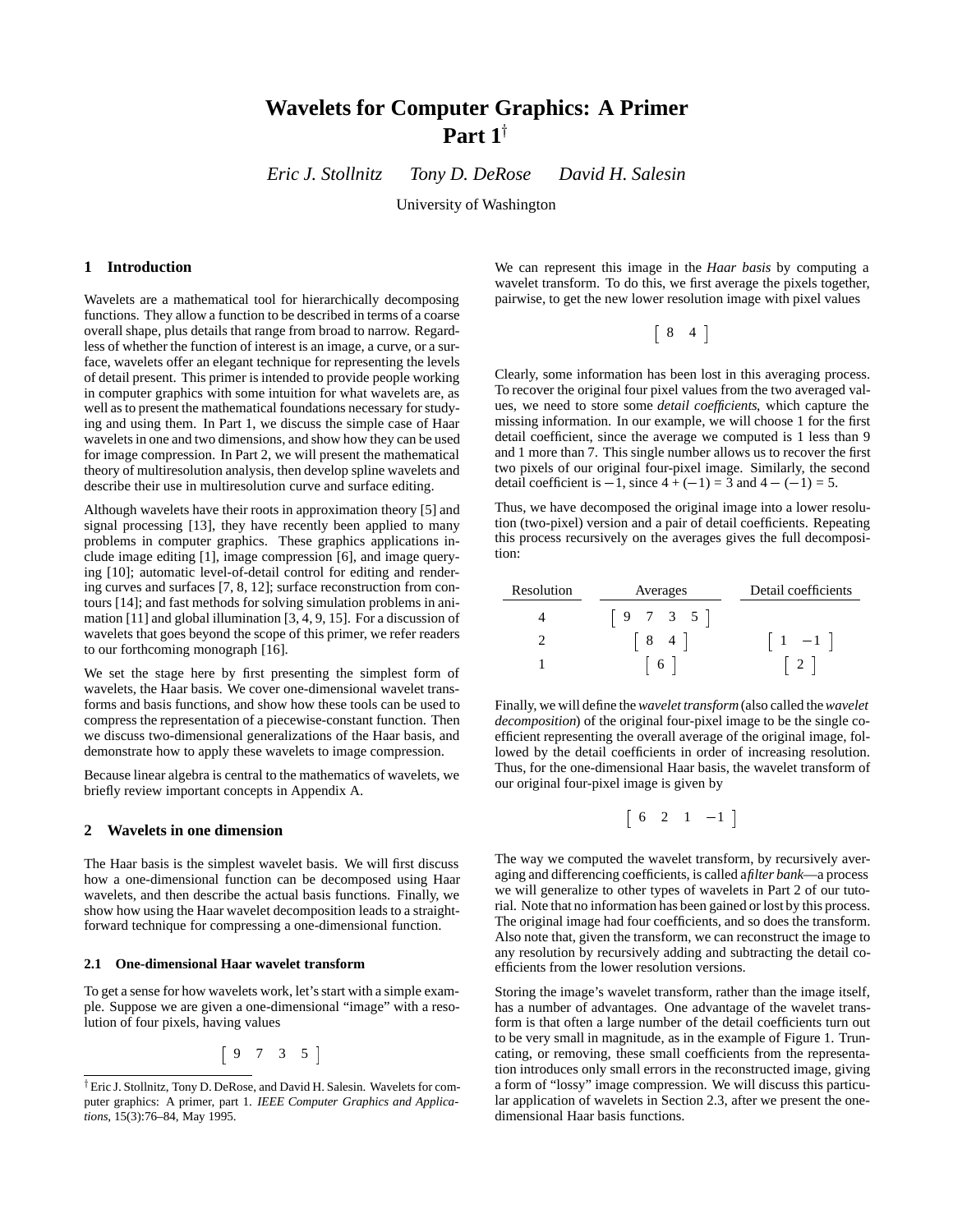

**Figure 1** A sequence of decreasing-resolution approximations to a function (left), along with the detail coefficients required to recapture the finest approximation (right). Note that in regions where the true function is close to being flat, a piecewise-constant approximation works well, so the corresponding detail coefficients are relatively small.

#### **2.2 One-dimensional Haar wavelet basis functions**

We have shown how one-dimensional images can be treated as sequences of coefficients. Alternatively, we can think of images as piecewise-constant functions on the half-open interval [0, 1). To do so, we will use the concept of a *vector space* from linear algebra. A one-pixel image is just a function that is constant over the entire interval  $[0, 1)$ . We'll let  $V^0$  be the vector space of all these functions. A two-pixel image has two constant pieces over the intervals  $[0, 1/2)$  and  $[1/2, 1)$ . We'll call the space containing all these functions  $V^1$ . If we continue in this manner, the space  $V^j$  will include all piecewise-constant functions defined on the interval [0, 1) with constant pieces over each of 2<sup>*j*</sup> equal subintervals.

We can now think of every one-dimensional image with 2 pixels as an element, or vector, in  $\dot{V}^j$ . Note that because these vectors are all functions defined on the unit interval, every vector in  $V^j$  is also contained in  $V^{j+1}$ . For example, we can always describe a piecewiseconstant function with two intervals as a piecewise-constant function with four intervals, with each interval in the first function corresponding to a pair of intervals in the second. Thus, the spaces  $V^j$ are nested; that is,

$$
V^0 \ \subset \ V^1 \ \subset \ V^2 \ \subset \ \cdots
$$

The mathematical theory of *multiresolution analysis* requires this nested set of spaces *V<sup>j</sup>* . We will consider this topic more thoroughly in Part 2.

Now we need to define a basis for each vector space  $V^j$ . The basis functions for the spaces  $V^j$  are called *scaling functions*, and are usually denoted by the symbol  $\phi$ . A simple basis for  $V^j$  is given by the set of scaled and translated "box" functions:

$$
\phi_i^j(x) := \phi(2^j x - i), \qquad i = 0, \ldots, 2^j - 1,
$$

where

$$
\phi(x) := \begin{cases} 1 & \text{for } 0 \le x < 1 \\ 0 & \text{otherwise.} \end{cases}
$$

As an example, Figure 2 shows the four box functions forming a basis for  $V^2$ .

The next step is to choose an inner product defined on the vector spaces *V<sup>j</sup>* . The "standard" inner product,

$$
\langle f | g \rangle := \int_0^1 f(x) g(x) dx,
$$

for two elements  $f, g \in V^j$  will do quite well for our running example. We can now define a new vector space*W<sup>j</sup>* as the *orthogonal complement* of  $V^j$  in  $V^{j+1}$ . In other words, we will let  $W^j$  be the space of all functions in  $V^{j+1}$  that are orthogonal to all functions in  $V^j$  under the chosen inner product. Informally, we can think of the wavelets in  $W^j$  as a means for representing the parts of a function in  $V^{j+1}$  that cannot be represented in *V<sup>j</sup>* .

A collection of linearly independent functions  $\psi_i^j(x)$  spanning  $W^j$  are called *wavelets*. These basis functions have two important properties:

- 1. The basis functions  $\psi_i^j$  of  $W^j$ , together with the basis functions  $\phi_i^j$ of  $V^j$ , form a basis for  $V^{j+1}$ .
- 2. Every basis function  $\psi_i^j$  of  $W^j$  is orthogonal to every basis function  $\phi_i^j$  of  $V^j$  under the chosen inner product.<sup>1</sup>

Thus, the "detail coefficients" of Section 2.1 are really coefficients of the wavelet basis functions.

The wavelets corresponding to the box basis are known as the*Haar wavelets*, given by

$$
\psi_i^j(x) := \psi(2^jx - i), \qquad i = 0, \ldots, 2^j - 1,
$$

where

$$
\psi(x) := \begin{cases}\n1 & \text{for } 0 \le x < 1/2 \\
-1 & \text{for } 1/2 \le x < 1 \\
0 & \text{otherwise.}\n\end{cases}
$$

Figure 3 shows the two Haar wavelets spanning *W*<sup>1</sup> .

Before going on, let's run through our example from Section 2.1 again, but now applying these more sophisticated ideas.

We begin by expressing our original image  $\mathcal{I}(x)$  as a linear combination of the box basis functions in  $V^2$ :

$$
\mathcal{I}(x) = c_0^2 \phi_0^2(x) + c_1^2 \phi_1^2(x) + c_2^2 \phi_2^2(x) + c_3^2 \phi_3^2(x).
$$

<sup>1</sup>Some authors refer to functions with these properties as*pre-wavelets*, reserving the term "wavelet" for functions  $\psi^j_i$  that are also orthogonal to each other.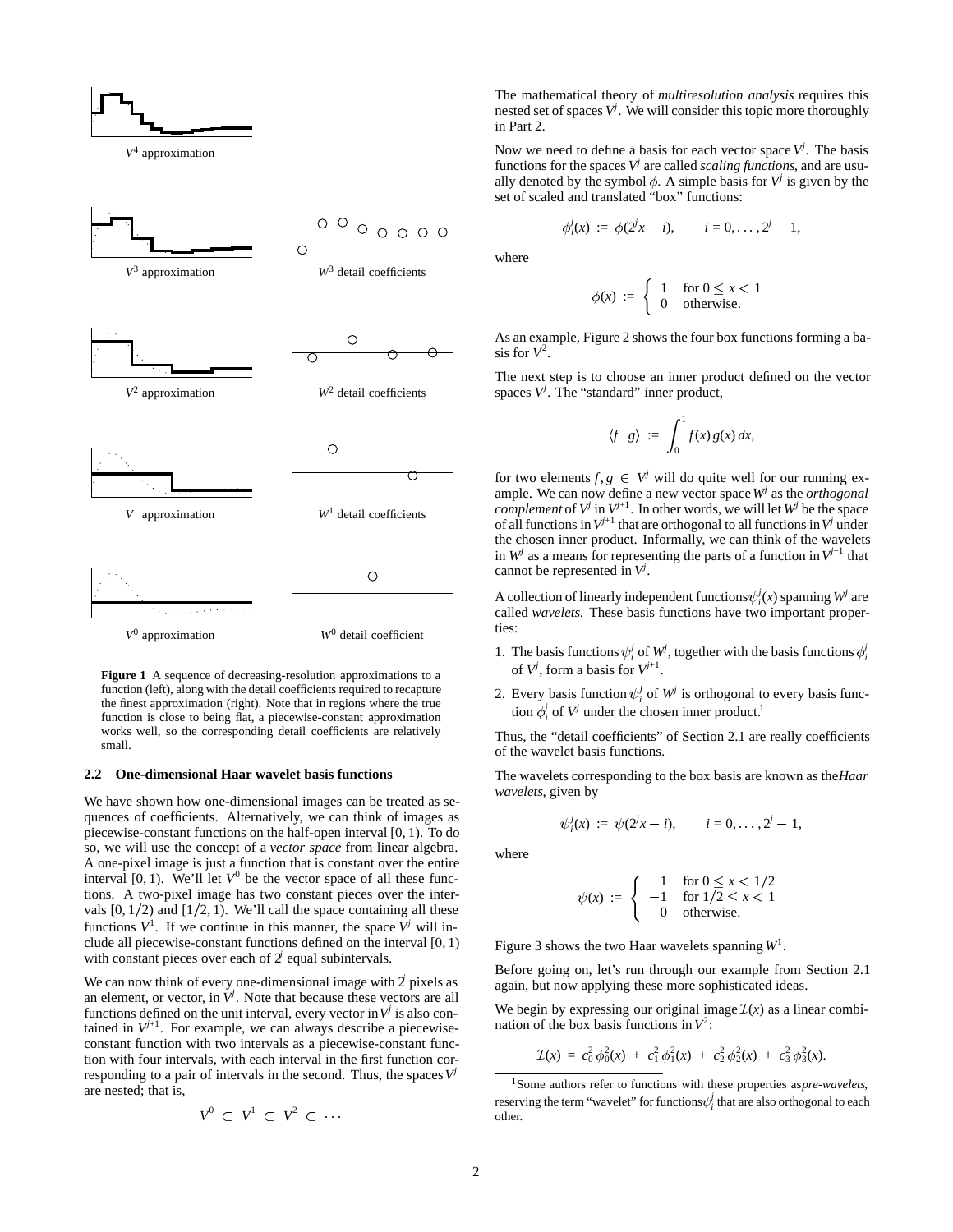

**Figure 3** The Haar wavelets for *W*1.

A more graphical representation is



Note that the coefficients  $c_0^2, \ldots, c_3^2$  are just the four original pixel values [9 7 3 5].

We can rewrite the expression for  $\mathcal{I}(x)$  in terms of basis functions in  $V^1$  and  $W^1$ , using pairwise averaging and differencing:

$$
\mathcal{I}(x) = c_0^1 \phi_0^1(x) + c_1^1 \phi_1^1(x) + d_0^1 \psi_0^1(x) + d_1^1 \psi_1^1(x)
$$
  
= 8 × 1

These four coefficients should look familiar as well.

 $-1$   $\times$ 

Finally, we'll rewrite  $\mathcal{I}(x)$  as a sum of basis functions in  $V^0$ ,  $W^0$ , and  $W^1$ :



Once again, these four coefficients are the Haar wavelet transform of the original image. The four functions shown above constitute the Haar basis for  $\bar{V}^2$ . Instead of using the usual four box functions, we can use  $\phi_0^0$ ,  $\psi_0^0$ ,  $\psi_0^1$ , and  $\psi_1^1$  to represent the overall average, the broad detail, and the two types of finer detail possible in a function in  $V^2$ . The Haar basis for  $\dot{V}^j$  with  $j > 2$  includes these functions as well as narrower translates of the wavelet  $\psi(x)$ .

#### **Orthogonality**

The Haar basis possesses an important property known as *orthogonality*, which is not always shared by other wavelet bases. An orthogonal basis is one in which all of the basis functions, in this case  $\phi^0_0, \psi^0_0, \psi^1_0, \psi^1_1, \dots$  , are orthogonal to one another. Note that orthogonality is stronger than the minimum requirement for wavelets that  $\psi_i^j$ be orthogonal to all scaling functions at the same resolution level*j*.

## **Normalization**

Another property that is sometimes desirable is *normalization*. A basis function  $u(x)$  is normalized if  $\langle u | u \rangle = 1$ . We can normalize the Haar basis by replacing our earlier definitions with

$$
\begin{aligned} \phi_i^j(x) &:= 2^{j/2} \phi(2^j x - i) \\ \psi_i^j(x) &:= 2^{j/2} \psi(2^j x - i), \end{aligned}
$$

where the constant factor of  $2^{j/2}$  is chosen to satisfy  $\langle u | u \rangle = 1$  for the standard inner product. With these modified definitions, the new normalized coefficients are obtained by multiplying each old coefficient with superscript *j* by  $2^{-j/2}$ . Thus, in the example from the previous section, the unnormalized coefficients  $[621 -1]$  become the normalized coefficients

$$
\left[\begin{array}{ccccc}6 & 2 & \frac{1}{\sqrt{2}} & \frac{-1}{\sqrt{2}} \end{array}\right]
$$

As an alternative to first computing the unnormalized coefficients and then normalizing them, we can include normalization in the decomposition algorithm. The following two pseudocode procedures accomplish this normalized decomposition:

**procedure** DecompositionStep(*C*: **array** [1. . *h*] **of reals**) **for**  $i \leftarrow 1$  **to**  $h/2$  **do**  $C'[i] \leftarrow (C[2i-1] + C[2i]) / \sqrt{2}$  $C'[h/2 + i] \leftarrow (C[2i - 1] - C[2i]) / \sqrt{2}$ **end for**  $C \leftarrow C'$ **end procedure procedure** Decomposition(*C*: **array** [1. . *h*] **of reals**) *h (normalize input coefficients)*

$$
C \leftarrow C/\sqrt{h} \quad (normalized input coefficient:\nwhile  $h > 1$  **do**  
\nDecompositionStep(C[1..h])  
\n $h \leftarrow h/2$   
\n**end while**  
\n**end procedure**
$$

Now we can work with an *orthonormal* basis, meaning one that is both orthogonal and normalized. Using an orthonormal basis turns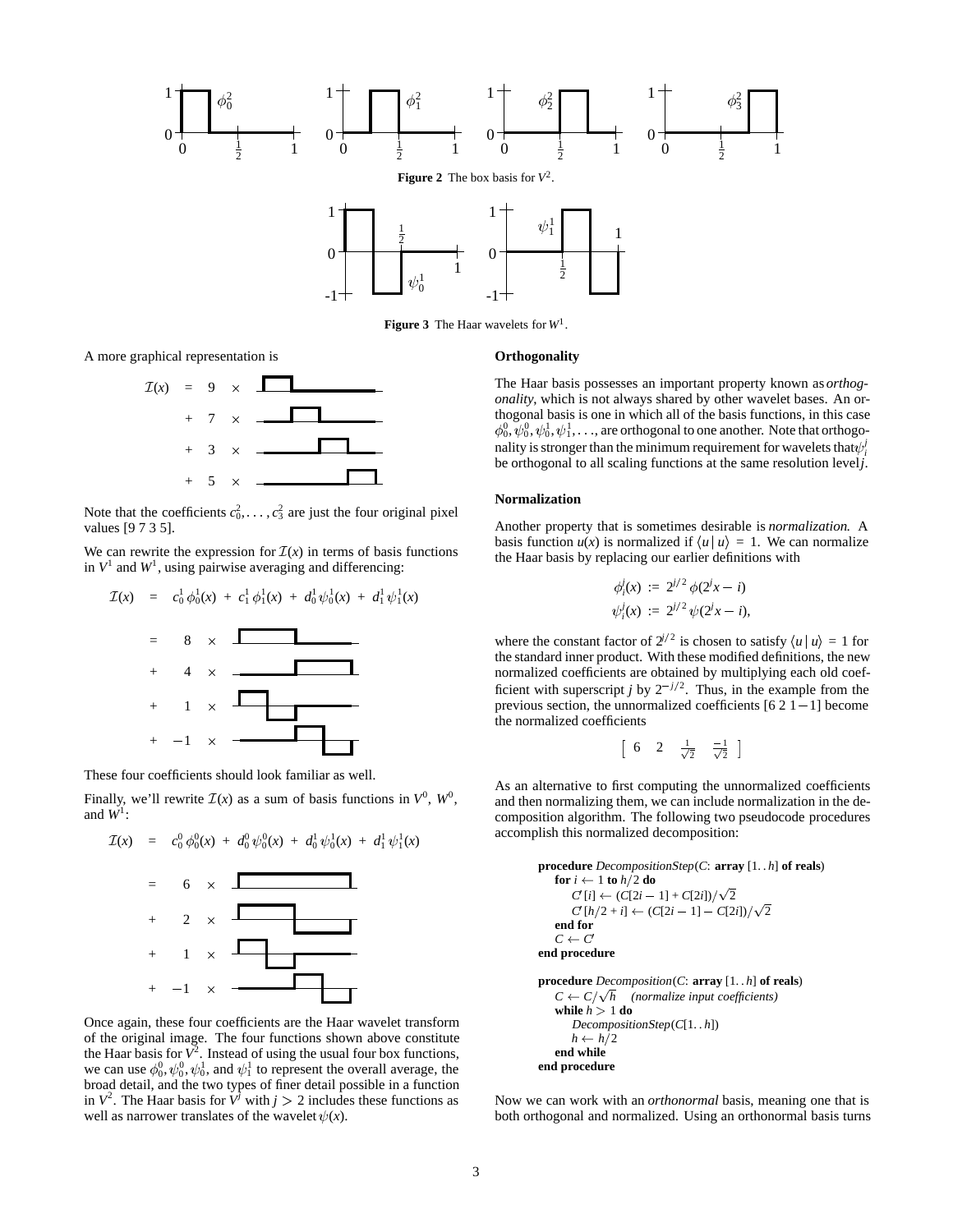out to be handy when compressing a function or an image, which we describe next.

### **2.3 Application I: Compression**

The goal of compression is to express an initial set of data using some smaller set of data, either with or without loss of information. For instance, suppose we are given a function  $f(x)$  expressed as a weighted sum of basis functions  $u_1(x), \ldots, u_m(x)$ :

$$
f(x) = \sum_{i=1}^m c_i u_i(x).
$$

The data set in this case consists of the coefficients  $c_1, \ldots, c_m$ . We would like to find a function approximating  $f(x)$  but requiring fewer coefficients, perhaps by using a different basis. That is, given a userspecified error tolerance  $\epsilon$  (for lossless compression,  $\epsilon = 0$ ), we are looking for

$$
\tilde{f}(x) = \sum_{i=1}^{\tilde{m}} \tilde{c}_i \, \tilde{u}_i(x)
$$

such that  $\tilde{m} < m$  and  $||f(x) - \tilde{f}(x)|| \leq \epsilon$  for some norm. In general, you could attempt to construct a set of basis functions  $\tilde{u}_1, \ldots, \tilde{u}_{\tilde{m}}$  that would provide a good approximation with few coefficients. We will focus instead on the simpler problem of finding a good approximation in a fixed basis.

One form of the compression problem is to order the coefficients  $c_1, \ldots, c_m$  so that for every  $\tilde{m} < m$ , the first  $\tilde{m}$  elements of the sequence give the best approximation  $\tilde{f}(x)$  to  $f(x)$  as measured in the  $L^2$  norm. As we show here, the solution to this problem is straightforward if the basis is orthonormal, as is the case with the normalized Haar basis.

Let  $\sigma$  be a permutation of 1, ..., *m*, and let  $\tilde{f}(x)$  be a function that uses the coefficients corresponding to the first *m*<sup>*m*</sup> numbers of the permutation  $\sigma$ :

$$
\tilde{f}(x) = \sum_{i=1}^{\tilde{m}} c_{\sigma(i)} u_{\sigma(i)}.
$$

The square of the  $L^2$  error in this approximation is

$$
\left\|f(x) - \tilde{f}(x)\right\|_{2}^{2} = \left\langle f(x) - \tilde{f}(x) \middle| f(x) - \tilde{f}(x) \right\rangle
$$
\n
$$
= \left\langle \sum_{i=\tilde{m}+1}^{m} c_{\sigma(i)} u_{\sigma(i)} \middle| \sum_{j=\tilde{m}+1}^{m} c_{\sigma(j)} u_{\sigma(j)} \right\rangle
$$
\nThe  
\n
$$
= \sum_{i=\tilde{m}+1}^{m} \sum_{j=\tilde{m}+1}^{m} c_{\sigma(i)} c_{\sigma(j)} \left\langle u_{\sigma(i)} | u_{\sigma(j)} \right\rangle
$$
\nwe  
\n
$$
= \sum_{i=\tilde{m}+1}^{m} (c_{\sigma(i)})^{2}
$$
\nof

The last step follows from the assumption that the basis is orthonormal, so  $\langle u_i | u_j \rangle = \delta_{ij}$ . We conclude that to minimize this error for any given  $\tilde{m}$ , the best choice for  $\sigma$  is the permutation that sorts the coefficients in order of decreasing magnitude; that is,  $\sigma$  satisfies  $|c_{\sigma(1)}| \geq \cdots \geq |c_{\sigma(m)}|$ .

Figure 1 demonstrated how a one-dimensional function could be transformed into coefficients representing the function's overall average and various resolutions of detail. Now we repeat the process, this time using normalized Haar basis functions. We can apply  $L^2$ 



**Figure 4** Coarse approximations to a function obtained using *L*<sup>2</sup> compression: detail coefficients are removed in order of increasing magnitude.

compression to the resulting coefficients simply by removing or ignoring the coefficients with smallest magnitude. By varying the amount of compression, we obtain a sequence of approximations to the original function, as shown in Figure 4.

# **3 Wavelets in two dimensions**

In preparation for image compression, we need to generalize Haar wavelets to two dimensions. First, we will consider how to perform a wavelet decomposition of the pixel values in a two-dimensional image. We then describe the scaling functions and wavelets that form a two-dimensional wavelet basis.

## **3.1 Two-dimensional Haar wavelet transforms**

There are two ways we can use wavelets to transform the pixel values within an image. Each is a generalization to two dimensions of the one-dimensional wavelet transform described in Section 2.1.

To obtain the *standard decomposition*[2] of an image, we first apply the one-dimensional wavelet transform to each row of pixel values. This operation gives us an average value along with detail coefficients for each row. Next, we treat these transformed rows as if they were themselves an image and apply the one-dimensional transform to each column. The resulting values are all detail coefficients except for a single overall average coefficient. The algorithm below computes the standard decomposition. Figure 5 illustrates each step of its operation.

**procedure** StandardDecomposition(*C*: **array** [1. . *h*, 1. . *w*] **of reals**)  $$ Decomposition(*C*[*row*, 1. . *w*]) **end for for**  $col \leftarrow 1$  **to**  $w$  **do** Decomposition(*C*[1. . *h*, *col*]) **end for end procedure**

The second type of two-dimensional wavelet transform, called the *nonstandard decomposition*, alternates between operations on rows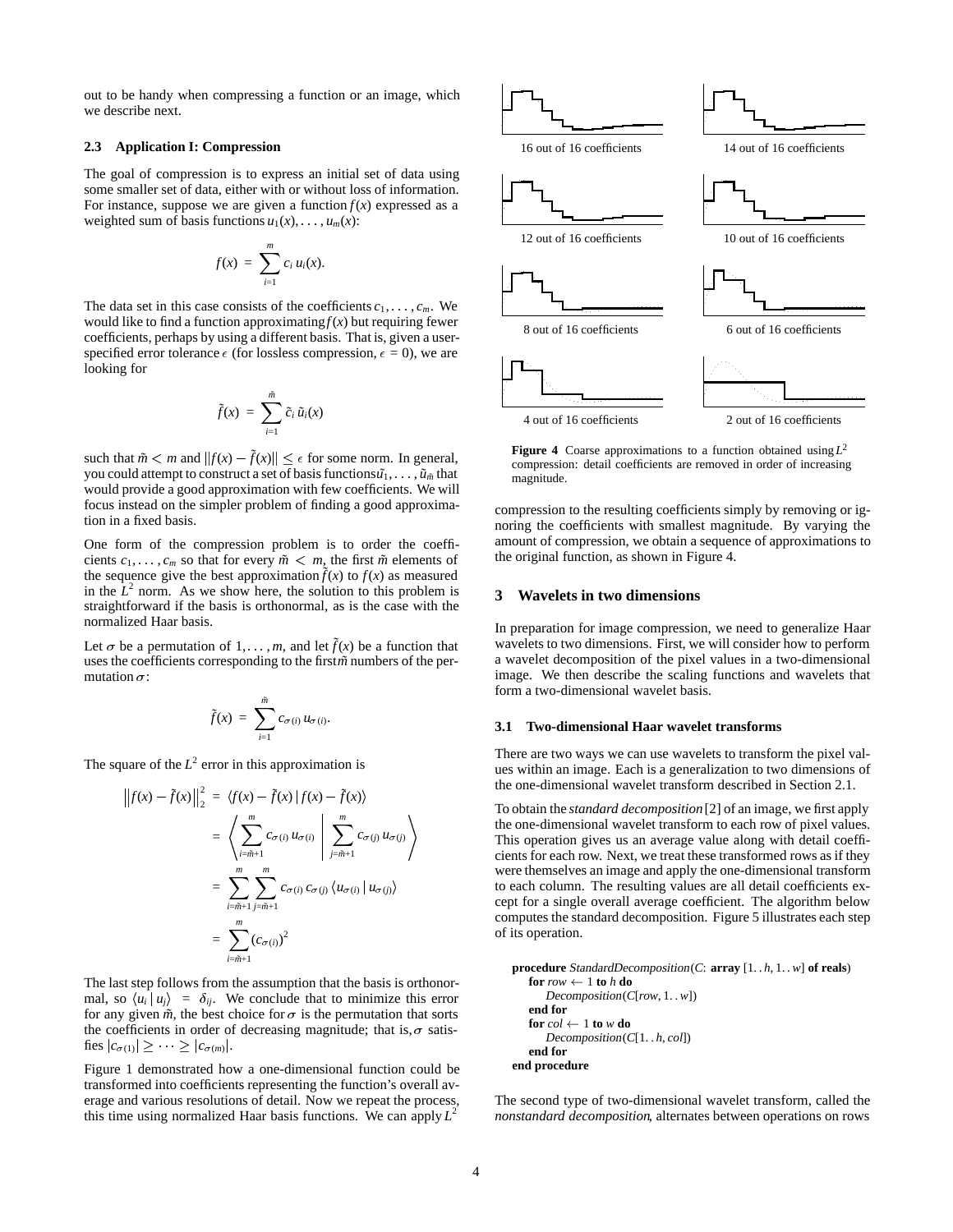transform rows



**Figure 5** Standard decomposition of an image.

and columns. First, we perform one step of horizontal pairwise averaging and differencing on the pixel values in each row of the image. Next, we apply vertical pairwise averaging and differencing to each column of the result. To complete the transformation, we repeat this process recursively only on the quadrant containing averages in both directions. Figure 6 shows all the steps involved in the nonstandard decomposition procedure below.

```
procedure NonstandardDecomposition(C: array [1. . h, 1. . h] of reals)
   C \leftarrow C/h (normalize input coefficients)
  while h > 1 do

         DecompositionStep(C[row, 1. . h])
      end for
      for col \leftarrow 1 to h do
         DecompositionStep(C[1. . h, col])
      end for
      h \leftarrow h/2end while
end procedure
```
## **3.2 Two-dimensional Haar basis functions**

The two methods of decomposing a two-dimensional image yield coefficients that correspond to two different sets of basis functions. The standard decomposition of an image gives coefficients for a basis formed by the *standard construction* [2] of a two-dimensional basis. Similarly, the nonstandard decomposition gives coefficients for the *nonstandard construction* of basis functions.

The standard construction of a two-dimensional wavelet basis consists of all possible tensor products of one-dimensional basis functions. For example, when we start with the one-dimensional Haar basis for  $V^2$ , we get the two-dimensional basis for  $V^2$  shown in Figure 7. Note that if we apply the standard construction to an orthonormal basis in one dimension, we get an orthonormal basis in two dimensions.

The nonstandard construction of a two-dimensional basis proceeds

**Figure 6** Nonstandard decomposition of an image.

by first defining a two-dimensional scaling function,

$$
\phi\phi(x,y) := \phi(x)\phi(y),
$$

and three wavelet functions,

$$
\begin{aligned}\n\phi \psi(x, y) &:= \phi(x) \psi(y) \\
\psi \phi(x, y) &:= \psi(x) \phi(y) \\
\psi \psi(x, y) &:= \psi(x) \psi(y).\n\end{aligned}
$$

We now denote levels of scaling with a superscript*j* (as we did in the one-dimensional case) and horizontal and vertical translations with a pair of subscripts  $k$  and  $\ell$ . The nonstandard basis consists of a single coarse scaling function  $\phi \phi_{0,0}^{0}(x, y) := \phi \phi(x, y)$  along with scales and translates of the three wavelet functions  $\phi \psi$ ,  $\psi \phi$ , and  $\psi \psi$ :

$$
\begin{aligned}\n\phi \psi_{k\ell}^j(x, y) &:= 2^j \phi \psi(2^j x - k, 2^j y - \ell) \\
\psi \phi_{k\ell}^j(x, y) &:= 2^j \psi \phi(2^j x - k, 2^j y - \ell) \\
\psi \psi_{k\ell}^j(x, y) &:= 2^j \psi \psi(2^j x - k, 2^j y - \ell).\n\end{aligned}
$$

The constant  $2<sup>j</sup>$  normalizes the wavelets to give an orthonormal basis. The nonstandard construction results in the basis for  $V^2$  shown in Figure 8.

We have presented both the standard and nonstandard approaches to wavelet transforms and basis functions because both have advantages. The standard decomposition of an image is appealing because it simply requires performing one-dimensional transforms on all rows and then on all columns. On the other hand, it is slightly more efficient to compute the nonstandard decomposition. For an  $m \times m$  image, the standard decomposition requires  $4(m^2 - m)$  assignment operations, while the nonstandard decomposition requires only  $\frac{8}{3}(m^2 - 1)$  assignment operations.

Another consideration is the *support* of each basis function, meaning the portion of each function's domain where that function is nonzero. All nonstandard Haar basis functions have square supports,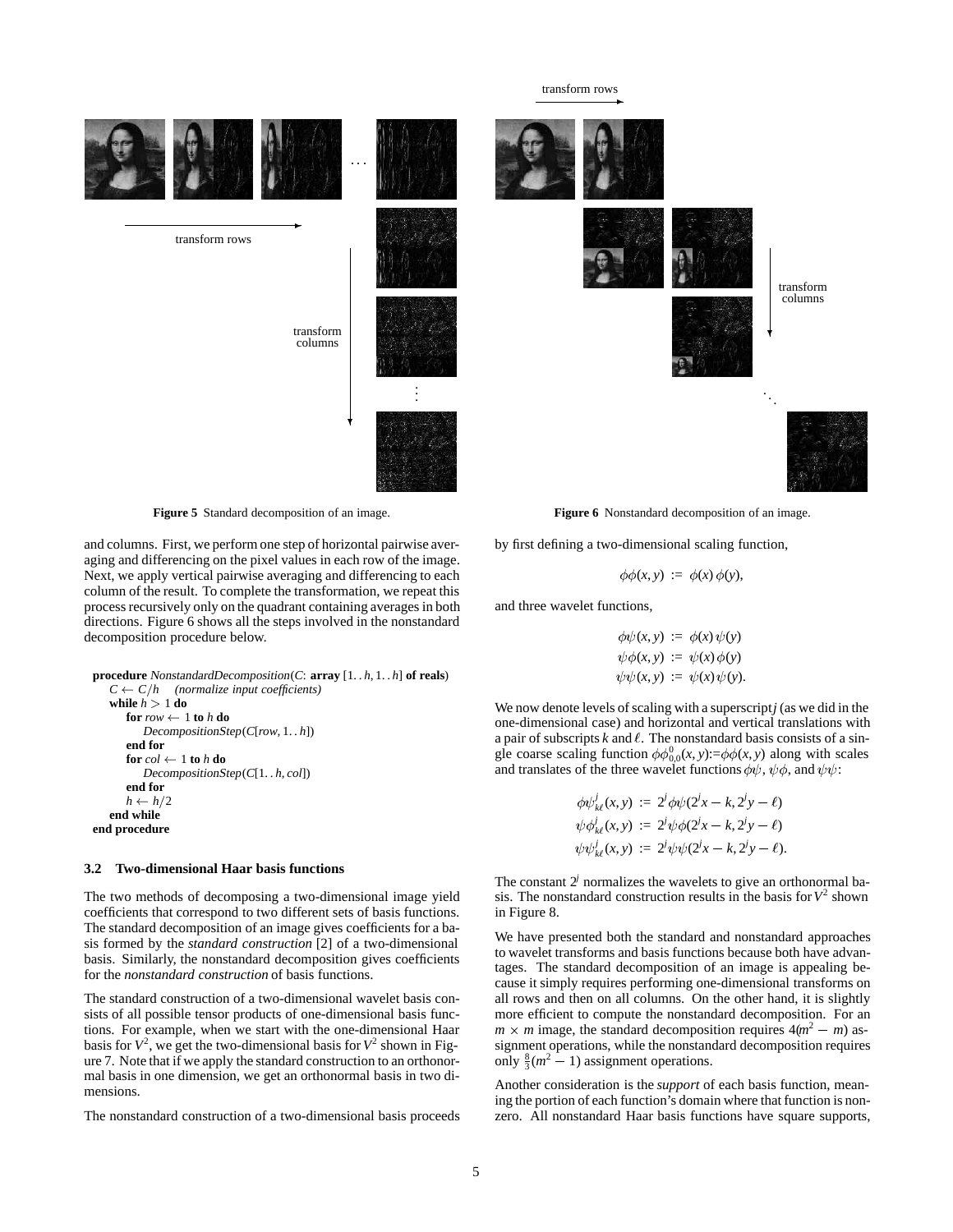

**Figure 7** Standard construction of a two-dimensional Haar wavelet basis for  $V^2$ . In the unnormalized case, functions are  $+1$  where plus signs appear,  $-1$  where minus signs appear, and 0 in gray regions.

while some standard basis functions have nonsquare supports. Depending upon the application, one of these choices may be preferable to the other.

## **3.3 Application II: Image compression**

We defined compression in Section 2.3 as the representation of a function using fewer basis function coefficients than were originally given. The method we discussed for one-dimensional functions applies equally well to images, which we treat as the coefficients corresponding to a two-dimensional piecewise-constant basis. The approach presented here is only introductory; for a more complete treatment of wavelet image compression, see the article by DeVore *et al.* [6].

We can summarize wavelet image compression using the  $L^2$  norm in three steps:

- 1. Compute coefficients  $c_1, \ldots, c_m$  representing an image in a normalized two-dimensional Haar basis.
- 2. Sort the coefficients in order of decreasing magnitude to produce the sequence  $c_{\sigma(1)}, \ldots, c_{\sigma(m)}$ .
- 3. Starting with  $\tilde{m} = m$ , find the smallest  $\tilde{m}$  for which  $\sum_{m=1}^{m} (n \lambda)^2 \leq \lambda^2$  where is the allowable  $L^2$  arrangement.  $\int_{\theta = \tilde{m}+1}^{\infty} (c_{\sigma(i)})^2 \leq \epsilon^2$ , where  $\epsilon$  is the allowable  $L^2$  error.

The first step is accomplished by applying either of the twodimensional Haar wavelet transforms described in Section 3.1, being sure to use normalized basis functions. Any standard sorting technique will work for the second step. However, for large images sorting becomes exceedingly slow.

The pseudocode below outlines a more efficient method that uses a binary search strategy to find a threshold below which coefficient sizes are deemed negligible. The procedure takes as input a onedimensional array of coefficients *C* (with each coefficient corresponding to a two-dimensional basis function) and an error tolerance  $\epsilon$ . For each guess at a threshold  $\tau$ , the algorithm computes the square of the  $L^2$  error that would result from discarding coefficients smaller in magnitude than  $\tau$ . This squared error *s* is compared to  $\epsilon^2$ at each iteration to decide whether the binary search should continue in the upper or lower half of the current interval. The algorithm halts when the current interval is so narrow that the number of coefficients



**Figure 8** Nonstandard construction of a two-dimensional Haar wavelet basis for *V*2.

to be discarded no longer changes.

```
procedure Compress(C: array [1..m] of reals; \epsilon: real)
     \tau_{\min} \leftarrow \min \{ |C[i]| \}\tau_{\text{max}} \leftarrow \max \{ |C[i]| \}do \tau \leftarrow (\tau_{\min} + \tau_{\max})/2s \leftarrow 0for i \leftarrow 1 to m do
               if |C[i]| < \tau then s \leftarrow s + (C[i])^2end for
          if s < \epsilon^2 then \tau_{\min} \leftarrow \tau else \tau_{\max} \leftarrow \tauuntil \tau_{\min} \approx \tau_{\max}for i \leftarrow 1 to m do
          if |C[i]| < \tau then C[i] \leftarrow 0end for
end procedure
```
This binary search algorithm was used to produce the images in Figure 9. These images demonstrate the high compression ratios wavelets offer, as well as some of the artifacts they introduce.

DeVore *et al.* [6] suggest that the  $L^1$  norm is best suited to the task of image compression. Here is a pseudocode fragment for a "greedy" *L*<sup>1</sup> compression scheme:

**for** each pixel 
$$
(x, y)
$$
 **do**  
\n $\delta[x, y] \leftarrow 0$   
\n**end for**  
\n**for**  $i \leftarrow 1$  **to** *m* **do**  
\n $\delta' \leftarrow \delta +$  error from discarding  $C[i]$   
\n**if**  $\sum_{x,y} |\delta'[x, y]| < \epsilon$  **then**  
\ndiscard coefficient  $C[i]$   
\n $\delta \leftarrow \delta'$   
\n**end if**  
\n**end for**

Note that this algorithm's results depend on the order in which coefficients are visited. Different images (and degrees of compression) may be obtained from varying this order—for example, by starting with the finest scale coefficients, rather than the smallest coefficients. You could also run a more sophisticated constrained optimization procedure to select the minimum number of coefficients subject to the error bound.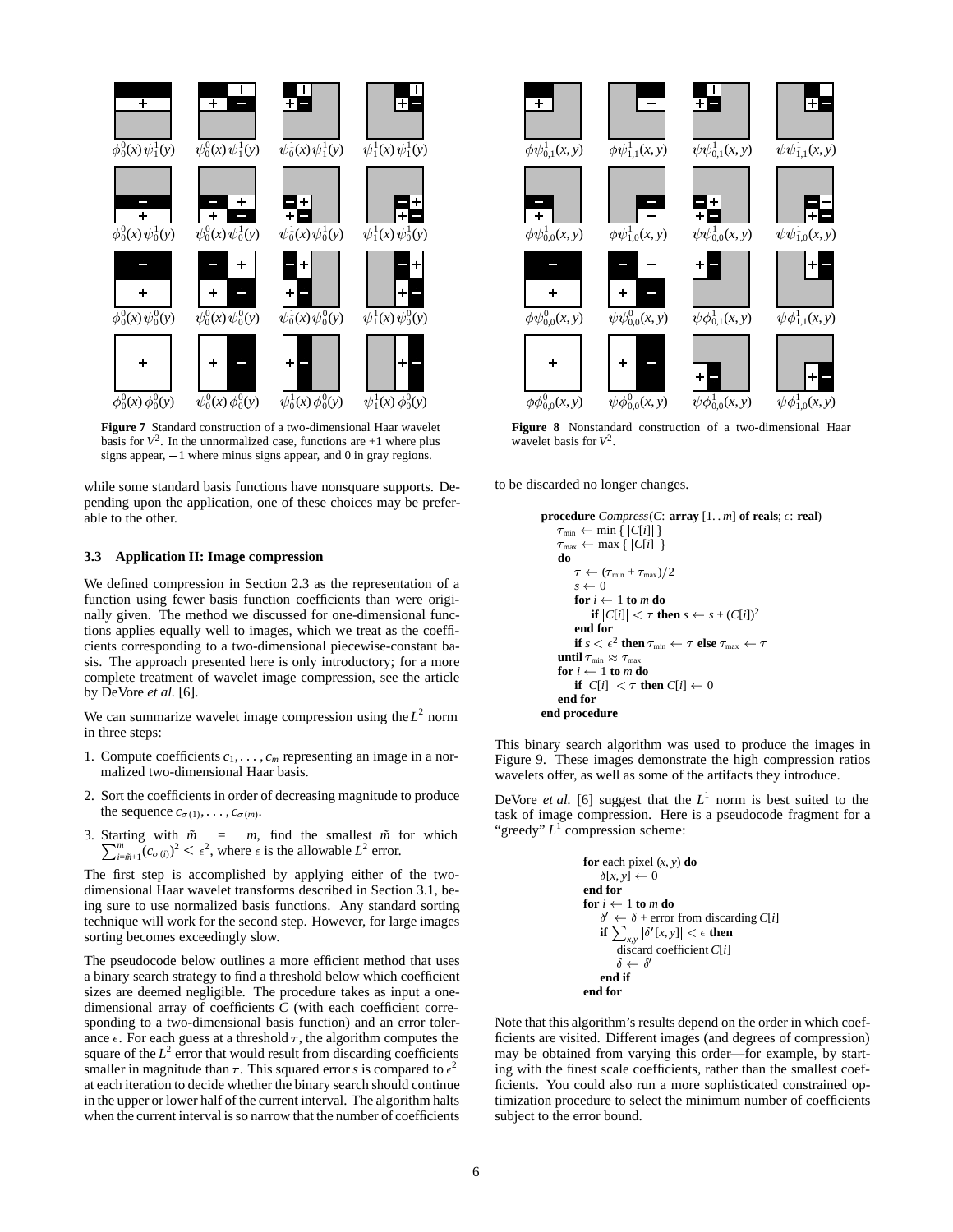

**Figure 9**  $L^2$  wavelet image compression: The original image (a) can be represented using (b) 19% of its wavelet coefficients, with 5% relativ $\mathbf{L}^2$ error; (c) 3% of its coefficients, with 10% relative  $L^2$  error; and (d) 1% of its coefficients, with 15% relative  $L^2$  error.

# **4 Conclusion**

We have described Haar wavelets in one and two dimensions as well as how to use them for compressing functions and images. Part 2 of this primer will continue this exposition by presenting the mathematical framework of multiresolution analysis. We will also develop a class of wavelets based on endpoint-interpolating B-splines, and describe how to use them for multiresolution curve and surface editing.

# **Acknowledgments**

We wish to thank Ronen Barzel, Steven Gortler, Michael Shantzis, and the anonymous reviewers for many helpful comments. This work was supported by NSF Presidential and National Young Investigator awards (CCR-8957323 and CCR-9357790), by an NSF Graduate Research Fellowship, by the University of Washington Royalty Research Fund (65-9731), and by industrial gifts from Adobe, Aldus, Microsoft, and Xerox.

# **References**

- [1] Deborah Berman, Jason Bartell, and David Salesin. Multiresolution painting and compositing. In *Proceedings of SIG-GRAPH 94*, pages 85–90. ACM, New York, 1994.
- [2] G. Beylkin, R. Coifman, and V. Rokhlin. Fast wavelet transforms and numerical algorithms I. *Communications on Pure and Applied Mathematics*, 44(2):141–183, March 1991.
- [3] Per H. Christensen, Dani Lischinski, Eric J. Stollnitz, and David H. Salesin. Clustering for glossy global illumination. *ACM Transactions on Graphics*, 1996 (to appear).
- [4] Per H. Christensen, Eric J. Stollnitz, David H. Salesin, and Tony D. DeRose. Wavelet radiance. In G. Sakas, P. Shirley, and S. Müller, editors, *Photorealistic Rendering Techniques*, pages 295–309. Springer-Verlag, Berlin, 1995.
- [5] Ingrid Daubechies. Orthonormal bases of compactly supported wavelets. *Communications on Pure and Applied Mathematics*, 41(7):909–996, October 1988.
- [6] R. DeVore, B. Jawerth, and B. Lucier. Image compression through wavelet transform coding. *IEEE Transactions on Information Theory*, 38(2):719–746, March 1992.
- [7] Adam Finkelstein and David H. Salesin. Multiresolution curves. In *Proceedings of SIGGRAPH 94*, pages 261–268. ACM, New York, 1994.
- [8] Steven J. Gortler and Michael F. Cohen. Hierarchical and variational geometric modeling with wavelets. In *Proceedings of the 1995 Symposium on Interactive 3D Graphics*, pages 35– 42. ACM, New York, 1995.
- [9] Steven J. Gortler, Peter Schröder, Michael F. Cohen, and Pat Hanrahan. Wavelet radiosity. In *Proceedings of SIGGRAPH 93*, pages 221–230. ACM, New York, 1993.
- [10] Charles E. Jacobs, Adam Finkelstein, and David H. Salesin. Fast multiresolution image querying. In *Proceedings of SIG-GRAPH 95*, pages 277–286. ACM, New York, 1995.
- [11] Zicheng Liu, Steven J. Gortler, and Michael F. Cohen. Hierarchical spacetime control. In *Proceedings of SIGGRAPH 94*, pages 35–42. ACM, New York, 1994.
- [12] Michael Lounsbery, Tony DeRose, and Joe Warren. Multiresolution surfaces of arbitrary topological type. *ACM Transactions on Graphics*, 1996 (to appear).
- [13] Stephane Mallat. A theory for multiresolution signal decomposition: The wavelet representation. *IEEE Transactions on Pattern Analysis and Machine Intelligence*, 11(7):674–693, July 1989.
- [14] David Meyers. Multiresolution tiling.*Computer Graphics Forum*, 13(5):325–340, December 1994.
- [15] Peter Schröder, Steven J. Gortler, Michael F. Cohen, and Pat Hanrahan. Wavelet projections for radiosity. *Computer Graphics Forum*, 13(2):141–151, June 1994.
- [16] Eric J. Stollnitz, Tony D. DeRose, and David H. Salesin. *Wavelets for Computer Graphics: Theory and Applications*. Morgan Kaufmann, San Francisco, 1996 (to appear).